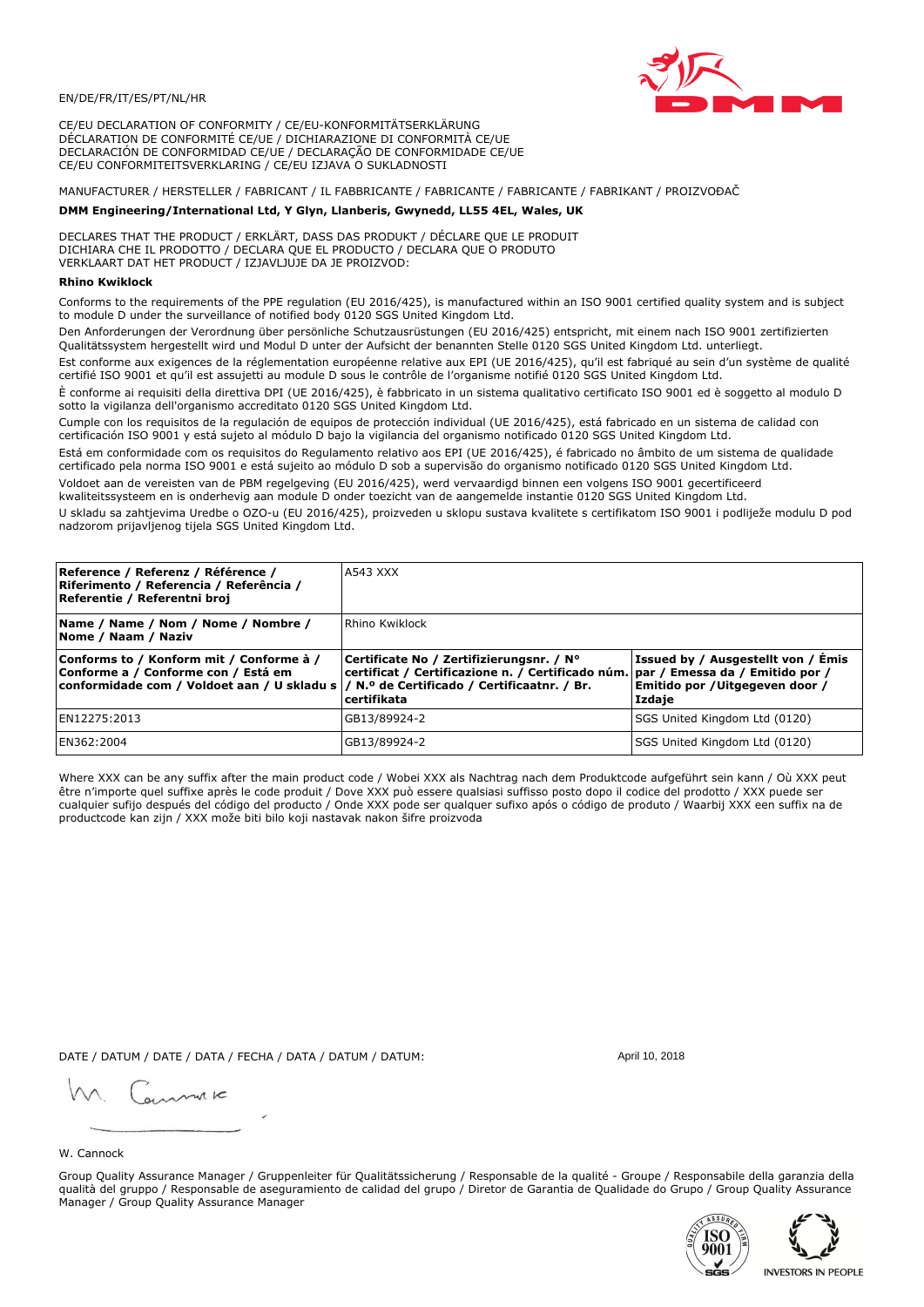## NO/SE/FI/DK/PL/CZ/SK/MT

CE/EU-SAMSVARSERKLÆRING / CE/EU-FÖRKLARING OM ÖVERENSSTÄMMELSE CE/EU-VAATIMUSTENMUKAISUUSVAKUUTUS / CE/EU-OVERENSSTEMMELSESERKLÆRING DEKLARACJA ZGODNOŚCI WE/UE / CE/EU PROHLÁŠENÍ O SHODĚ CE/EÚ VYHLÁSENIE O ZHODE / DIKJARAZZJONI TA' KONFORMITÀ TAL-KE/UE

# PRODUSENT / TILLVERKAREN / VALMISTAJA / PRODUCENT / PRODUCENT / VÝROBCE / VÝROBCA / IL-MANIFATTUR

### DMM Engineering/International Ltd, Y Glyn, Llanberis, Gwynedd, LL55 4EL, Wales, UK

ERKLÆRER AT PRODUKTET / INTYGAR ATT PRODUKTEN / VAKUUTTAA, ETTÄ TÄMÄ TUOTE / ERKLÆRER, AT PRODUKTET / OŚWIADCZA, ŻE<br>WYRÓB / PROHLAŠUJE, ŽE PRODUKT / VYHLASUJE, ŽE VÝROBOK / JIDDIKJARA LI L-PRODOTT:

Overholder kravene i PVU-forordningen (EU 2016/425), er produsert innenfor et ISO 9001-sertifisert kvalitetssystem og er underlagt modul D<br>under overvåkning av teknisk kontrollorgan 0120 SGS United Kingdom Ltd.

Uppfyller kraven för PPE-reglerna (EU 2016/425), tillverkas inom ett ISO 9001-certifierat kvalitetssystem och är föremål för modul D under övervakning av anmält organ 0120 SGS United Kingdom Ltd.

Noudattaa henkilönsuojaimia koskevan asetuksen (EU 2016/425) vaatimuksia, on valmistettu ISO 9001 -sertifioidun laatujärjestelmän mukaisesti ja että siihen sovelletaan ilmoitetun laitoksen 0120 SGS United Kingdom Ltd.:in alaista D-moduulia.

Overholder kravene i forordningen om personlige værnemidler (EU 2016/425), er fremstillet i inden for det certificerede ISO 9001kvalitetssystem, og er underlagt modul D under overvågning af det bemyndigede organ 0120 SGS United Kingdom Ltd.

Spełnia wymogi rozporządzenia w sprawie środków ochrony indywidualnej (UE 2016/425), jest produkowany w ramach systemu jakości zgodnego z ISO 9001 i podlega modułowi D pod nadzorem jednostki notyfikowanej 0120 SGS United Kingdom Ltd.

Zařízení splňuje požadavky nařízení o osobních ochranných prostředcích 2016/425, je vyrobeno v systému řízení jakosti certifikovaném podle normy ISO 9001 a podléhá modulu D pod dohledem notifikované osoby č. 0120, SGS United Kingdom Ltd.

Spĺňa požiadavky Nariadenia Európskeho parlamentu a Rady (EÚ) 2016/425 o osobných ochranných prostriedkoch, je vyrobený v rámci systému kvality certifikovaného podľa normy ISO 9001 a podlieha modulu D pod dohľadom notifikovaného orgánu č. 0120, SGS Únited Kingdom Ltd. Jikkonforma mar-rekwiżit tar-Regolament dwar il-PPE (UE 2016/425), u huwa manifatturat f'sistema ta' kwalità certifikata għall-ISO 9001 u soggett ghall-modulu D taht is-sorveljanza tal-korp notifikat 0120 SGS United Kingdom Ltd.

| <b>Referanse / Referens / Viite / Reference / Nr</b> 4543 XXX<br>referencyjny / Reference / Značka /<br>Referenza                                                                                                 |                                                                                                         |                                                                                                         |
|-------------------------------------------------------------------------------------------------------------------------------------------------------------------------------------------------------------------|---------------------------------------------------------------------------------------------------------|---------------------------------------------------------------------------------------------------------|
| Navn / Namn / Nimi / Navn / Nazwa /<br>Jméno / Názov / Isem                                                                                                                                                       | l Rhino Kwiklock                                                                                        |                                                                                                         |
| Overholder / Uppfyller kraven för / Vakuus<br>myönnetty perustuen standardiin: /<br> Overholder / Spełnia wymogi / Je ve shodě s $ \tilde{C} $ . certifikátu / Čertifikat Nru<br>/ Je v zhode s / Jikkonforma ma' | Sertifikatnr. / Certifikatnr. / Sertifikaattinro /<br>Certifikat nr. / Certyfikat nr / Č. certifikátu / | Utstedt av / Utfärdat av /<br>Myöntänyt / Udstedt af / Wydany<br>przez / Vydal / Vydal / Mahrug<br>minn |
| EN12275:2013                                                                                                                                                                                                      | GB13/89924-2                                                                                            | SGS United Kingdom Ltd (0120)                                                                           |
| EN362:2004                                                                                                                                                                                                        | GB13/89924-2                                                                                            | SGS United Kingdom Ltd (0120)                                                                           |

Der XXX kan være ethvert suffiks etter produktkoden / Där XXX kan vara valfri ändelse efter produktkoden / Jossa XXX voi olla mikä tahansa tuotekoodin jälkeen tuleva liite. / Hvor XXX kan være ethvert suffiks efter produktkoden / gdzie XXX može być dowolnym przyrostkiem po kodzie<br>produktu / Kde XXX může být jakákoliv přípona za kódem produktu / Kde XXX môže b jkun kwalunkwe suffiss wara l-kodići tal-prodott

DATO / DATUM / PÄIVÄMÄÄRÄ / DATO / DATA / DATUM / DÁTUM / DATA:

April 10, 2018

annuic

### W. Cannock

Group Quality Assurance Manager / Group Quality Assurance Manager / Group Quality Assurance Manager / Group Quality Assurance Manager / Kierownik ds. Zarządzania Jakością Grupy / Group Quality Assurabce Manager / Manažér riadenia kvality v rámci skupiny / Maniger tal-Assigurazzjoni tal-Kwalità tal-Grupp